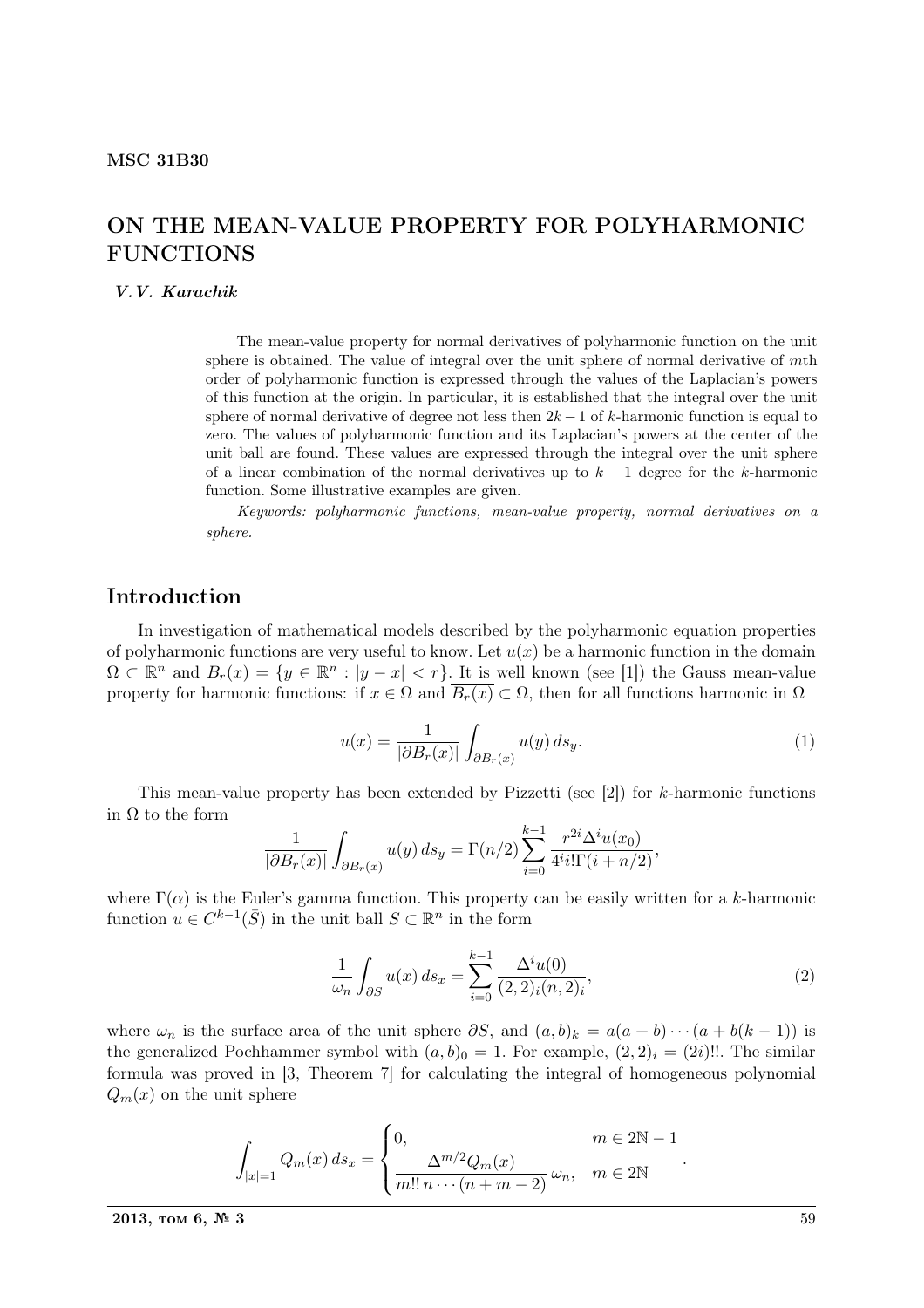Consider the operator  $\Lambda$  defined by the equality

$$
\Lambda = \sum_{i=1}^{n} x_i \frac{\partial}{\partial x_i}.
$$
\n(3)

This operator plays an important role in our investigation because in the paper [4] it was proved that the following equality is fulfilled on  $\partial S$ 

$$
\frac{\partial^k u}{\partial \nu^k} = \Lambda^{[k]} u,\tag{4}
$$

where  $\nu$  is the outer normal to  $\partial S$ , and  $t^{[k]} = t(t-1)...(t-k+1)$  is a factorial power of t. Besides, it is known (see, for example, [5]) that if u is a harmonic function, then function  $P(\Lambda)u$ is also a harmonic one, where  $P(\lambda)$  is a polynomial.

## 1. The mean-value property for normal derivatives

We are going to extend formula (2) to the normal derivatives of the function  $u(x)$ . Let us denote  $\mathbb{N}_0 \equiv \mathbb{N} \cup \{0\}.$ 

**Theorem 1.** For all  $m \in \mathbb{N}_0$  and for any polyharmonic function in the unit ball  $u \in C^m(\overline{S})$  the following equality holds

$$
\frac{1}{\omega_n} \int_{\partial S} \frac{\partial^m u}{\partial \nu^m} ds_x = \sum_{k=0}^{\infty} \frac{(2k)^{[m]}}{(2,2)_k (n,2)_k} \Delta^k u(0),\tag{5}
$$

where  $\nu$  is the unit outer normal to  $\partial S$ .

*Proof.* In [6, Theorem 4] it is proved that for any polyharmonic in S function  $u(x)$  the following Almansi representation takes place

$$
u(x) = v_0(x) + \sum_{k=1}^{\infty} \frac{1}{4^k} \frac{|x|^{2k}}{k!} \int_0^1 \frac{(1-\alpha)^{k-1}}{(k-1)!} \alpha^{n/2-1} v_k(\alpha x) d\alpha,
$$
 (6)

where harmonic in S functions  $v_0(x), \ldots, v_k(x), \ldots$  are given by the formula

$$
v_k(x) = \Delta^k u(x) + \sum_{s=1}^{\infty} \frac{(-1)^s}{4^s} \frac{|x|^{2s}}{s!} \int_0^1 \frac{(1-\alpha)^{s-1} \alpha^{s-1}}{(s-1)!} \alpha^{n/2-1} \Delta^{k+s} u(\alpha x) d\alpha.
$$
 (7)

The upper limit of sum above is equal to infinity but since the function  $u(x)$  is a polyharmonic in S then summation is finite and exists  $k_0$  such that  $v_k(x) = 0$  for all  $k \geq k_0$ . It is not hard to see that ¡ ¢

$$
\Lambda(|x|^{2k}u) = |x|^{2k}(2k+\Lambda)u
$$

and therefore

$$
\Lambda^{[2]}(|x|^{2k}u) = (\Lambda - 1)(|x|^{2k}(2k + \Lambda)u) = |x|^{2k}(2k - 1 + \Lambda)(2k + \Lambda)u,
$$

whence

$$
\Lambda^{[m]}(|x|^{2k}u) = |x|^{2k}(2k - m + 1 + \Lambda) \cdots (2k - 1 + \Lambda)(2k + \Lambda)u = (2k)^{[m]}u + Q_m(\Lambda)u,
$$

where  $Q_m(\lambda)$  is a certain polynomial such that  $Q_m(0) = 0$ . Therefore in S we have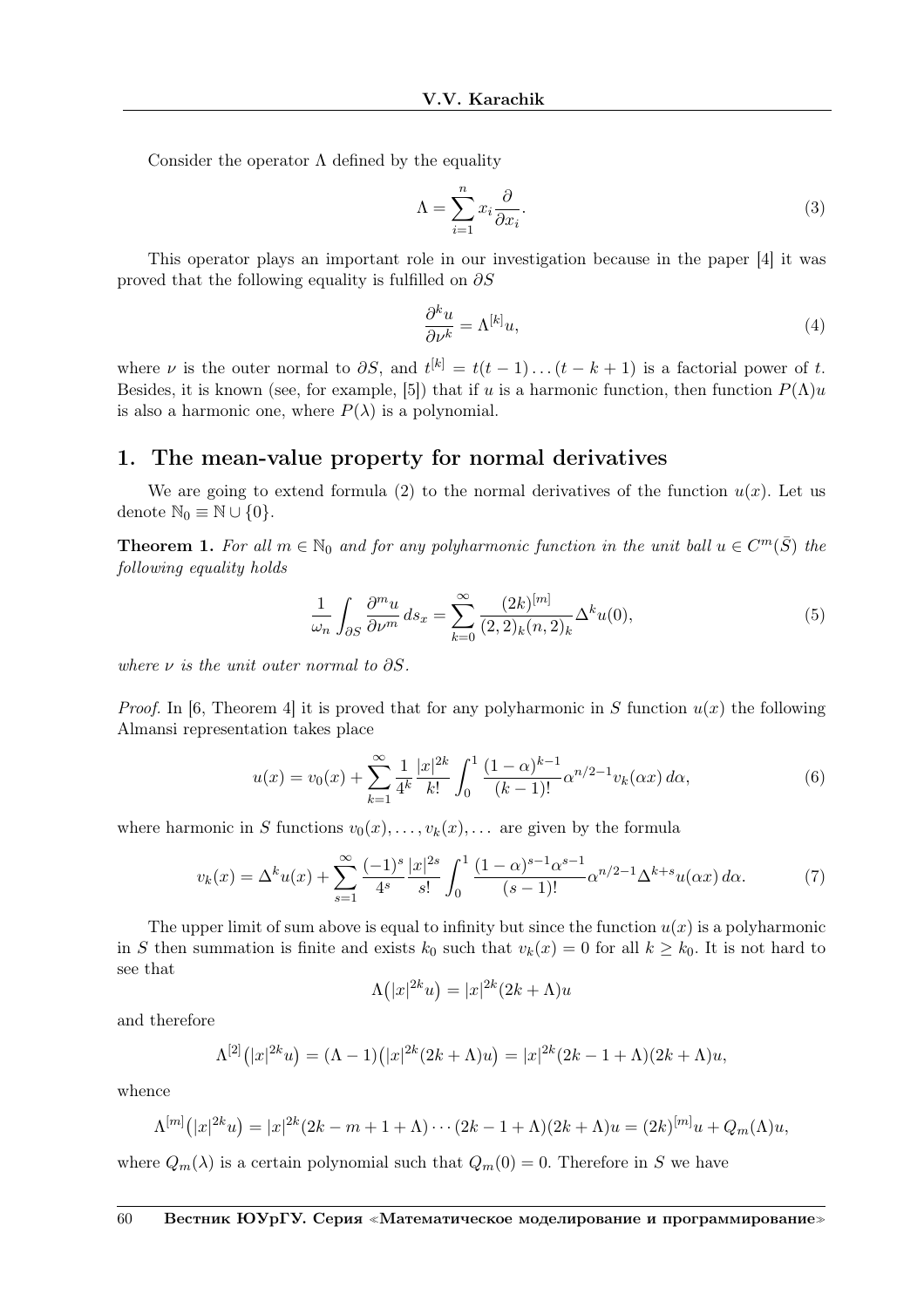$$
\Lambda^{[m]}u(x) = \Lambda^{[m]}v_0(x) + \sum_{k=1}^{\infty} \frac{(2k)^{[m]}|x|^{2k}}{4^k k!} \int_0^1 \frac{(1-\alpha)^{k-1}}{(k-1)!} \alpha^{n/2-1} v_k(\alpha x) d\alpha +
$$
  
+ 
$$
\sum_{k=1}^{\infty} \frac{|x|^{2k}}{4^k k!} \int_0^1 \frac{(1-\alpha)^{k-1}}{(k-1)!} \alpha^{n/2-1} Q_m(\Lambda) v_k(\alpha x) d\alpha.
$$

Using the mean-value property for harmonic functions and harmonicity of  $\Lambda v_k$  we can obtain Using the mean-value property for narmonic functions and narm<br>the equality  $\int_{\partial S} Q_m(\Lambda) v_k(\alpha x) ds_x = 0$ . Therefore using (7) we have

$$
\frac{1}{\omega_n} \int_{\partial S} \Lambda^{[m]} u(x) \, ds_x = \sum_{k=1}^{\infty} \frac{(2k)^{[m]}}{4^k k! (k-1)!} \int_0^1 (1-\alpha)^{k-1} \alpha^{n/2-1} \, d\alpha \, v_k(0) =
$$
\n
$$
= \sum_{k=1}^{\infty} \frac{(2k)^{[m]} v_k(0)}{4^k k! (k-1)!} \frac{\Gamma(k) \Gamma(n/2)}{\Gamma(k+n/2)} = \sum_{k=1}^{\infty} \frac{(2k)^{[m]} v_k(0)}{(2,2)_k (n,2)_k} = \sum_{k=0}^{\infty} \frac{(2k)^{[m]} \Delta^k u(0)}{(2,2)_k (n,2)_k}.
$$

Hence, by virtue of (4), we obtain the theorem's statement for  $m > 0$ . If  $m = 0$ , then by equality (2) the formula (5) is true in this case also.

**Example 1.** Let function  $u(x)$  be a harmonic in S and  $u \in C^{\infty}(\overline{S})$ , then from Theorem 1 follows that

$$
\int_{\partial S} \frac{\partial^m u}{\partial \nu^m} \, ds_x = 0, \quad m \ge 1.
$$

For a biharmonic in S function  $u \in C^{\infty}(\overline{S})$  from Theorem 1 follows that

$$
\int_{\partial S} \frac{\partial^m u}{\partial \nu^m} ds_x = \omega_n \frac{2^{[m]}}{2n} \Delta u(0) = 0, \quad m \ge 3
$$

since  $2^{[m]} = 0$  at  $m \geq 3$  (see example 3). In general case, if the function  $u(x)$  is a k-harmonic in S and  $u \in C^{\infty}(\overline{S})$ , them from Theorem 1 it follows that

$$
\int_{\partial S} \frac{\partial^m u}{\partial \nu^m} ds_x = \omega_n \sum_{i=0}^{k-1} \frac{(2i)^{[m]} \Delta^i u(0)}{(2,2)_i (n,2)_i} = 0, \quad m \ge 2k - 1
$$

because of equality  $(2k-2)^{[m]} = 0$  provided that  $m \geq 2k - 1$ .

## 2. The value of polyharmonic function at the unit ball center

The following statement is true.

**Theorem 2.** For any polyharmonic in the unit ball  $S \subset \mathbb{R}^n$  function  $u \in C^{k-1}(\overline{S})$  the equality

$$
u(0) = \frac{1}{\omega_n} \int_{\partial S} \left( h_k^0 u + h_k^1 \frac{\partial u}{\partial \nu} + \dots + h_k^{k-1} \frac{\partial^{k-1} u}{\partial \nu^{k-1}} \right) ds_x \tag{8}
$$

holds, where  $h_k^s$  are found from the equality

$$
h_k^s = \frac{(-1)^{k-1}}{s!(k-1)!} \left(\frac{1}{t}(\sqrt{t}-1)^s\right)_{|t=1}^{(k-1)},\tag{9}
$$

satisfy to the recurrence relation

$$
h_{k+1}^s = \left(1 - \frac{s}{2k}\right)h_k^s + \frac{1}{2k}h_k^{s-1},\tag{10}
$$

2013, том 6,  $\mathcal{N}^2$  3 61

 $\Box$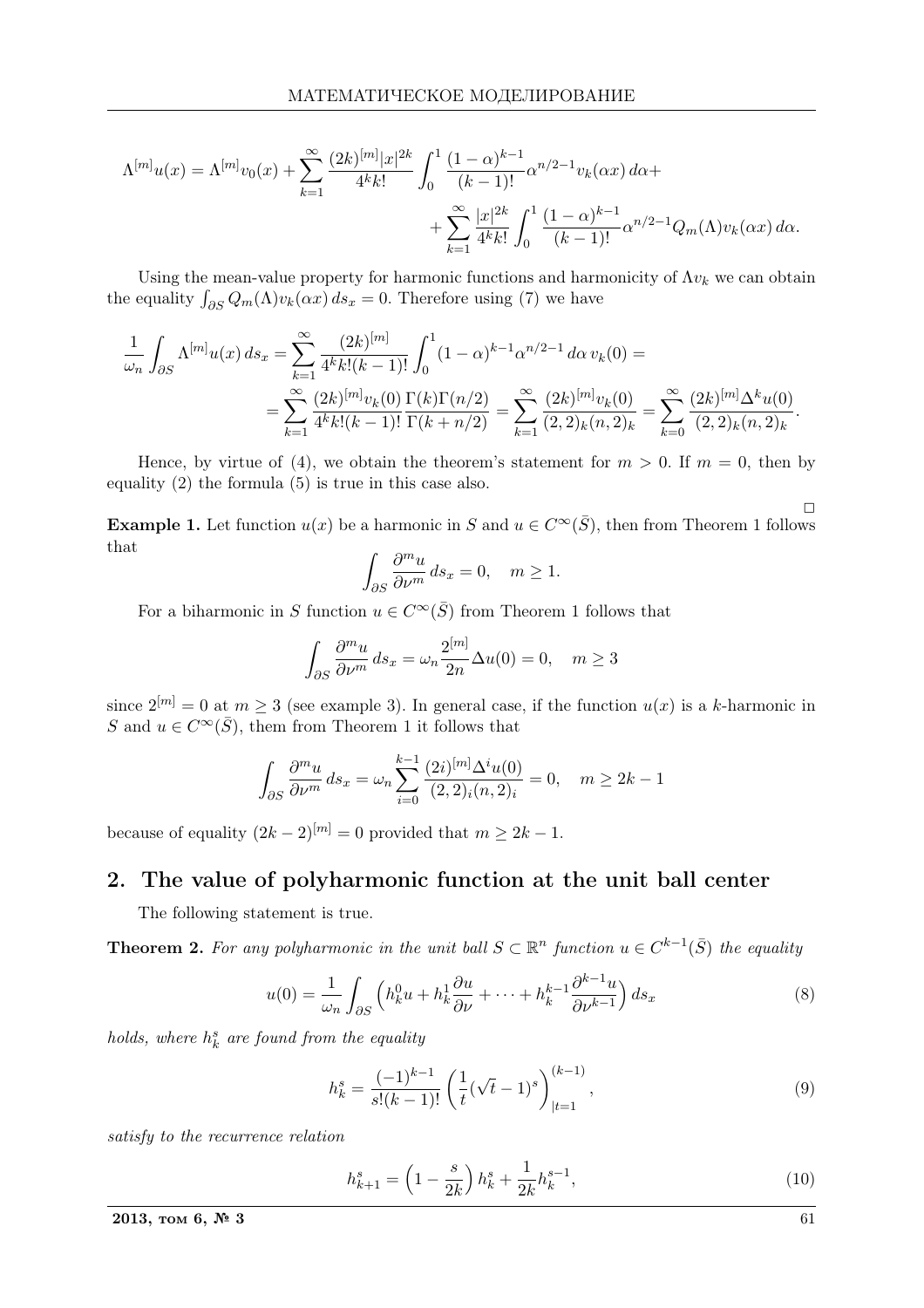and are coefficients of the polynomial

$$
H_{k-1}(\lambda) = \frac{(-1)^{k-1}}{(2k-2)!!} (\lambda - 2) \cdots (\lambda - 2k + 2)
$$
\n(11)

expanded in the terms of factorial powers  $\lambda^{[s]}$ 

$$
H_{k-1}(\lambda) = h_k^{k-1} \lambda^{[k-1]} + h_k^{k-2} \lambda^{[k-2]} + \dots + h_k^{1} \lambda^{[1]} + h_k^{0}.
$$
 (12)

The original proof of this Theorem is omitted because it requires some additional investigations and moreover this Theorem is a special case of more general Theorem 4.

It is necessary to note that recurrence relation similar to (10)  $a_{k+1}^s = (k-2s+1)a_k^s + \frac{1}{2}$  $\frac{1}{2}a_k^{s-1}$  was used in [7], where special polynomials were constructed. Regularization of integral equations was considered in [8, 9]. Recurrence relation of the form (10) determines some arithmetical triangle similar to Pascal, Euler and Stirling triangles, but its elements are rational fractions. Calculating  $h_k^s$  by the formula (10) the triangle H can be written in the form

$$
H = \begin{pmatrix} 1 & 1 \\ 1 & -\frac{1}{2} \\ 1 & -\frac{5}{8} & \frac{1}{8} \\ 1 & -\frac{11}{16} & \frac{3}{16} & -\frac{1}{48} \\ 1 & -\frac{93}{128} & \frac{29}{128} & -\frac{7}{192} & \frac{1}{384} \\ \cdots & \cdots & \cdots & \cdots & \cdots & \cdots \end{pmatrix}
$$
(13)  

$$
\begin{pmatrix} 1 & 1 \\ 1 & 1 \end{pmatrix}
$$
  

$$
\begin{pmatrix} 1 & 1 \\ 1 & 1 \end{pmatrix}
$$
  

$$
\begin{pmatrix} 1 & 1 \\ 1 & 1 \end{pmatrix}
$$
  

$$
\begin{pmatrix} 1 & 1 \\ 1 & 1 \end{pmatrix}
$$
  

$$
\begin{pmatrix} 1 & 1 \\ 1 & 1 \end{pmatrix}
$$
  

$$
\begin{pmatrix} 1 & 1 \\ 1 & 1 \end{pmatrix}
$$
  

$$
\begin{pmatrix} 1 & 1 \\ 1 & 1 \end{pmatrix}
$$
  

$$
\begin{pmatrix} 1 & 1 \\ 1 & 1 \end{pmatrix}
$$
  

$$
\begin{pmatrix} 1 & 1 \\ 1 & 1 \end{pmatrix}
$$
  

$$
\begin{pmatrix} 1 & 1 \\ 1 & 1 \end{pmatrix}
$$
  

$$
\begin{pmatrix} 1 & 1 \\ 1 & 1 \end{pmatrix}
$$
  

$$
\begin{pmatrix} 1 & 1 \\ 1 & 1 \end{pmatrix}
$$
  

$$
\begin{pmatrix} 1 & 1 \\ 1 & 1 \end{pmatrix}
$$
  

$$
\begin{pmatrix} 1 & 1 \\ 1 & 1 \end{pmatrix}
$$
  

$$
\begin{pmatrix} 1 & 1 \\ 1 & 1 \end{pmatrix}
$$
  

$$
\begin{pmatrix} 1 & 1 \\ 1 & 1 \end{pmatrix}
$$
  

$$
\begin{pmatrix} 1 & 1 \\ 1 & 1 \end{pmatrix}
$$
  

$$
\begin{pmatrix} 1 & 1 \\ 1 & 1 \end{pmatrix}
$$
  

$$
\begin{pmatrix} 1 & 1 \\ 1 & 1 \end{pmatrix}
$$
  

$$
\begin{pm
$$

Remark 1. Formula (8) according to (12) and (4) can be represented in the form

$$
u(0) = \frac{1}{\omega_n} \int_{\partial S} H_{k-1}(\Lambda) u(x) \, ds_x.
$$

**Example 2.** For a 4-harmonic function  $u \in C^3(\overline{S})$ , according to 4th row of the triangle H from (13), the following equality holds

$$
u(0) = \frac{1}{\omega_n} \int_{\partial S} \left( u - \frac{11}{16} \frac{\partial u}{\partial \nu} + \frac{3}{16} \frac{\partial^2 u}{\partial \nu^2} - \frac{1}{48} \frac{\partial^3 u}{\partial \nu^3} \right) ds_x.
$$

Consider polynomial

$$
H_{k-1}^{(m)}(\lambda) = \lambda(\lambda - 2) \cdots (\lambda - 2m + 2)(\lambda - 2m - 2) \cdots (\lambda - 2k + 2). \tag{14}
$$

It is obvious, that  $H_{k-1}(\lambda) = H_{k-1}^{(0)}$  $H_{k-1}^{(0)}(\lambda)/H_{k-1}^{(0)}(0)$  and  $H_{k-1}^{(m)}$  $k-1}^{(m)}(2m) \neq 0.$ 

#### Lemma 1. Let

$$
u(x) = u_0(x) + \dots + |x|^{2k-2} u_{k-1}(x)
$$

be the Almansi representation of a k-harmonic in S function  $u(x)$  and such that  $u \in C^{k-1}(\overline{S})$ , then for  $m \in \mathbb{N}_0$  and  $m < k$  the equality

$$
u_m(0) = \frac{1}{\omega_n H_{k-1}^{(m)}(2m)} \int_{\partial S} H_{k-1}^{(m)}(\Lambda) u(x) \, ds_x \tag{15}
$$

holds true.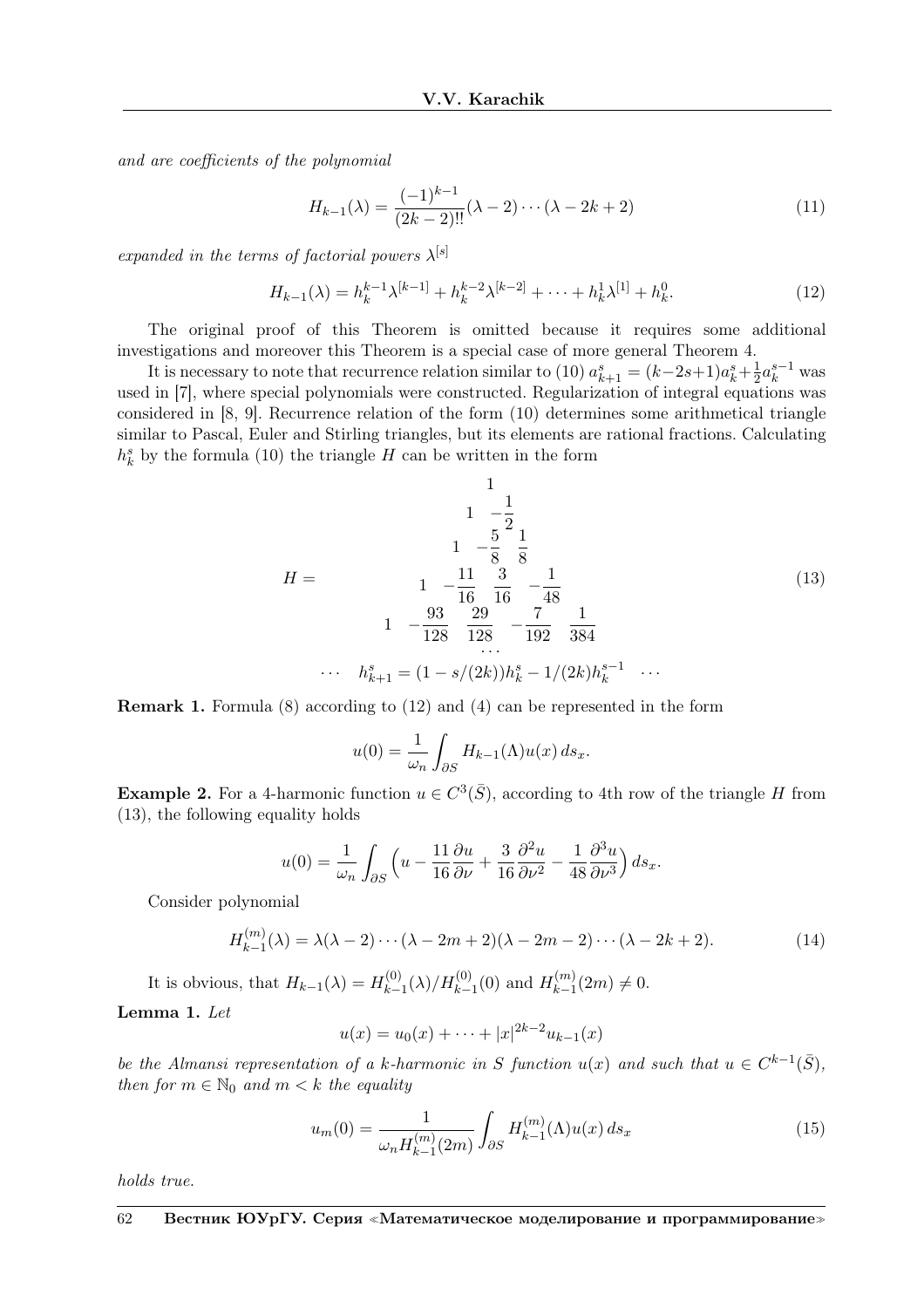*Proof.* Let  $\lambda \in \mathbb{R}$ ,  $i \in \mathbb{N}_0$ ,  $i < k$  and  $v(x)$  be a harmonic in S function. It is not hard to see that in  $S$  the equality  $\overline{a}$ ´

$$
(\Lambda - \lambda) (|x|^{2i} v(x)) = |x|^{2i} ((2i - \lambda)v(x) + \Lambda v(x))
$$

holds true and therefore

$$
H_{k-1}^{(m)}(\Lambda)\Big(|x|^{2i}v(x)\Big)=|x|^{2i}\Big(H_{k-1}^{(m)}(2i)v(x)+Q_{k-1}(\Lambda)v(x)\Big),
$$

where  $Q_{k-1}(\lambda)$  is a certain polynomial of degree  $(k-1)$  depending on  $H_{k-1}^{(m)}$  $\binom{m}{k-1}$  and such that  $Q_{k-1}(0) = 0$ . Function  $Q_{k-1}(\Lambda)v$  is also a harmonic in S function. Let  $S_r$  be a sphere of the radius r with a center at the origin of coordinates. For all  $r \in (0,1)$  we have  $Q_{k-1}(\Lambda)v \in C(\bar{S}_r)$ . Then

$$
\int_{\partial S_r} Q_{k-1}(\Lambda) v(x) ds_x = Q_{k-1}(0) \int_{\partial S_r} v(x) ds_x = 0.
$$

Therefore, if  $i \neq m$ , then  $H_{k-1}^{(m)}$  $\binom{m}{k-1}(2i) = 0$  and then

$$
\int_{\partial S_r} H_{k-1}^{(m)}(\Lambda) \Big( |x|^{2i} v(x) \Big) \, ds_x = H_{k-1}^{(m)}(2i) \int_{\partial S_r} v(x) \, ds_x + \int_{\partial S_r} Q_{k-1}(\Lambda) v(x) \, ds_x = 0.
$$

If  $i = m$  then similarly to the above

$$
\frac{1}{\omega_n^r} \int_{\partial S_r} H_{k-1}^{(m)}(\Lambda) \Big( |x|^{2m} v(x) \Big) \, ds_x = H_{k-1}^{(m)}(2m) \frac{1}{\omega_n^r} \int_{\partial S_r} v(x) \, ds_x = H_{k-1}^{(m)}(2m) v(0),
$$

where  $\omega_n^r$  is the surface area of the sphere  $\partial S_r$ . Therefore for the function  $u(x)$  the equality

$$
\frac{1}{\omega_n^r} \int_{\partial S_r} H_{k-1}^{(m)}(\Lambda) u(x) \, ds_x = \sum_{i=0}^{k-1} \frac{1}{\omega_n^r} \int_{\partial S_r} H_{k-1}^{(m)}(\Lambda) \Big( |x|^{2i} u_i(x) \Big) \, ds_x = H_{k-1}^{(m)}(2m) u_m(0). \tag{16}
$$

holds. Since  $u \in C^{k-1}(\bar{S})$ , then dividing this equality on  $H_{k-1}^{(m)}$  $\binom{m}{k-1}(2m) \neq 0$  and taking the limit as  $r \rightarrow 1$  we obtain the lemma's statement (15).

**Theorem 3.** For any k-harmonic in the unit ball S function  $u \in C^k(\overline{S})$  the equality

$$
\int_{\partial S} H_k^{(k)}(\Lambda)u(x) \, ds_x = 0,
$$

holds, where  $H_k^{(k)}$  $\lambda_k^{(k)}(\lambda) = \lambda(\lambda - 2) \cdots (\lambda - 2k + 2).$ 

*Proof.* It is not hard to see that  $\forall i \leq m, H_k^{(k)}$  $k_k^{(k)}(2i) = 0$ . Therefore using the equality (16) from Lemma 1 at  $r \in (0,1)$  we have

$$
\frac{1}{\omega_n^r} \int_{\partial S_r} H_k^{(k)}(\Lambda) u(x) \, ds_x = \sum_{i=0}^{k-1} \frac{1}{\omega_n^r} \int_{\partial S_r} H_k^{(k)}(\Lambda) \Big( |x|^{2i} u_i(x) \Big) \, ds_x = 0.
$$

Taking the limit for  $r \to 1$  we obtain the desired equality.

 $\Box$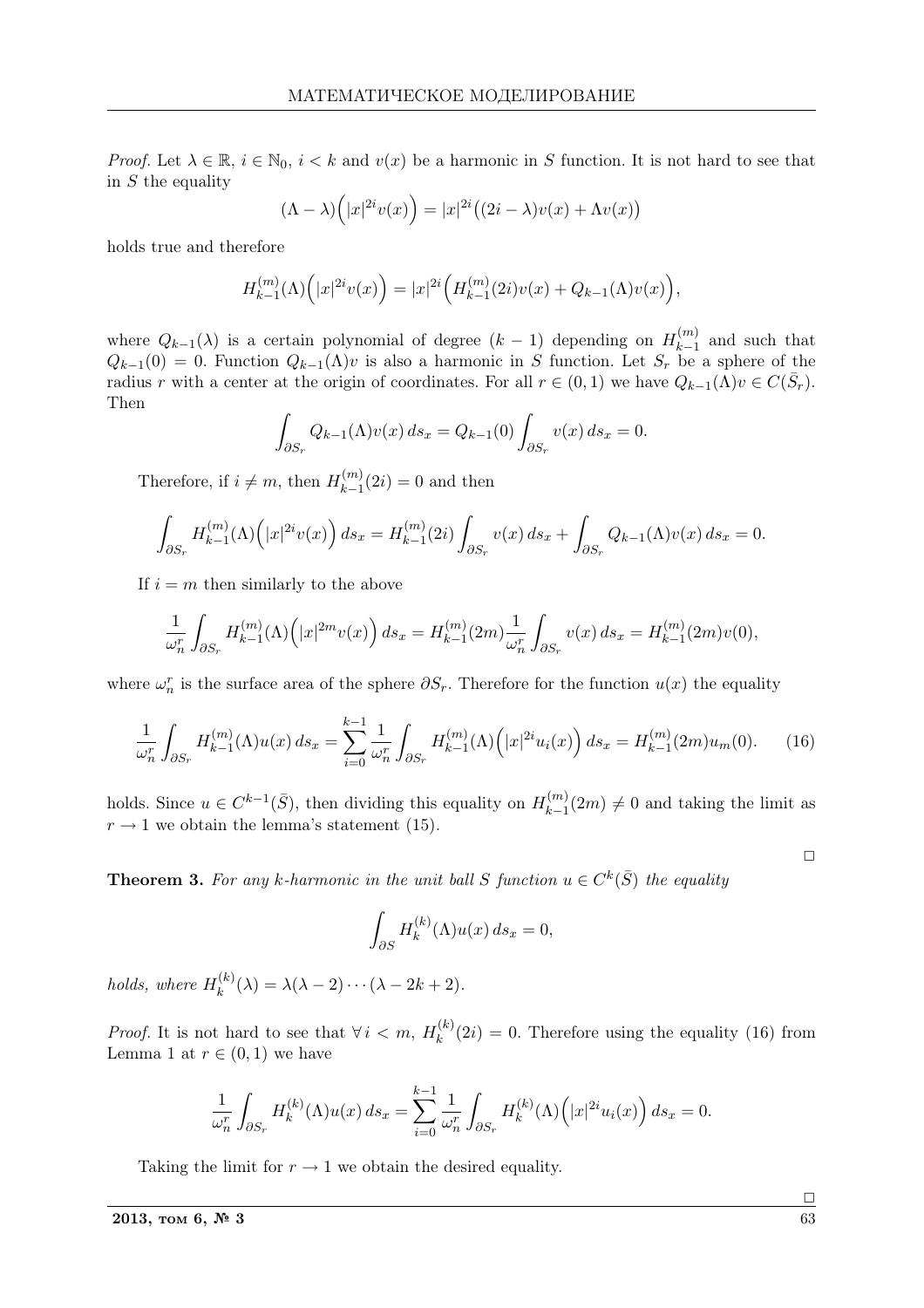Some generalization of the well known property of the harmonic functions  $\int_{\partial S}$  $\frac{\partial u}{\partial \nu} ds_x = 0$  on the polyharmonic functions is the following assertion.

**Sequence 1.** If the numbers  $a_i$  are found from the equality

$$
H_k^{(k)}(\lambda) = \lambda^{[k]} + a_{k-1}\lambda^{[k-1]} + \cdots + a_1\lambda^{[1]} + a_0,
$$

then for any polyharmonic in the unit ball S function  $u \in C^k(\overline{S})$  the equality

$$
\int_{\partial S} \left( a_0 u + a_1 \frac{\partial u}{\partial \nu} + \dots + a_k \frac{\partial^k u}{\partial \nu^k} \right) ds_x = 0
$$

holds.

To prove this corollary it is sufficient to remember (4) and to take advantage of Theorem 3. Theorem 2 can be generalized in the following way.

**Theorem 4.** For any polyharmonic in the unit ball S function  $u \in C^{k-1}(\overline{S})$  the equality

$$
\Delta^{m}u(0) = \frac{1}{\omega_{n}} \frac{(2,2)_{m}(n,2)_{m}}{H_{k-1}^{(m)}(2m)} \int_{\partial S} H_{k-1}^{(m)}(\Lambda)u(x) \, ds_{x},\tag{17}
$$

holds, where the polynomial  $H_{k-1}^{(m)}$  $\lim_{k=1}^{(m)}(\lambda)$  is defined in (14) and  $m=0,\ldots,k-1$ .

Proof. Let

$$
u(x) = u_0(x) + \dots + |x|^{2k-2} u_{k-1}(x)
$$
\n(18)

be the Almansi representation of a k-harmonic in S function  $u(x)$  and such that  $u \in C^{k-1}(\overline{S})$ , then for  $m \in \mathbb{N}_0$  and  $m < k$  the equality (15) holds. Besides, if v is a harmonic in S function, then (see [4])  $\overline{a}$ ´

$$
\Delta(|x|^{2m}v(x)) = |x|^{2m-2}2m(2m+n-2+2\Lambda)v(x).
$$

Therefore for  $i < m$  we have

$$
\Delta^{i}(|x|^{2m}v(x)) = |x|^{2m-2i} \prod_{j=m-i+1}^{m} 2j(2j+n-2+2\Lambda)v(x)
$$

and hence  $\Delta^i$  $\overline{a}$  $|x|^{2m}v(x)$ ´  $|_{x=0} = 0$ . If  $i = m$ , then we have

$$
\Delta^{m}\left(|x|^{2m}v(x)\right) = \prod_{j=1}^{m} 2j(2j+n-2+2\Lambda)v(x) = \prod_{j=1}^{m} 2j(2j+n-2)v(x) + P_{k}(\Lambda)v(x) =
$$
  
= 2m!! n \cdots (n+2m-2)v(x) + P\_{k}(\Lambda)v(x) = (2,2)\_{m}(n,2)\_{m}v(x) + P\_{k}(\Lambda)v(x), (19)

where  $P_k(\lambda)$  is a certain polynomial of kth power and such that  $P_k(0) = 0$ . Therefore we obtain

$$
\Delta^{m}(|x|^{2m}v(x))_{|x=0} = (2,2)_{m}(n,2)_{m}v(0).
$$

From (18) it follows that for  $i > m$ 

$$
\Delta^{i}\Big(|x|^{2m}v(x)\Big)=(2,2)_{m}(n,2)_{m}\Delta^{i-m}v(x)+\Delta^{i-m}P_{k}(\Lambda)v(x)=0.
$$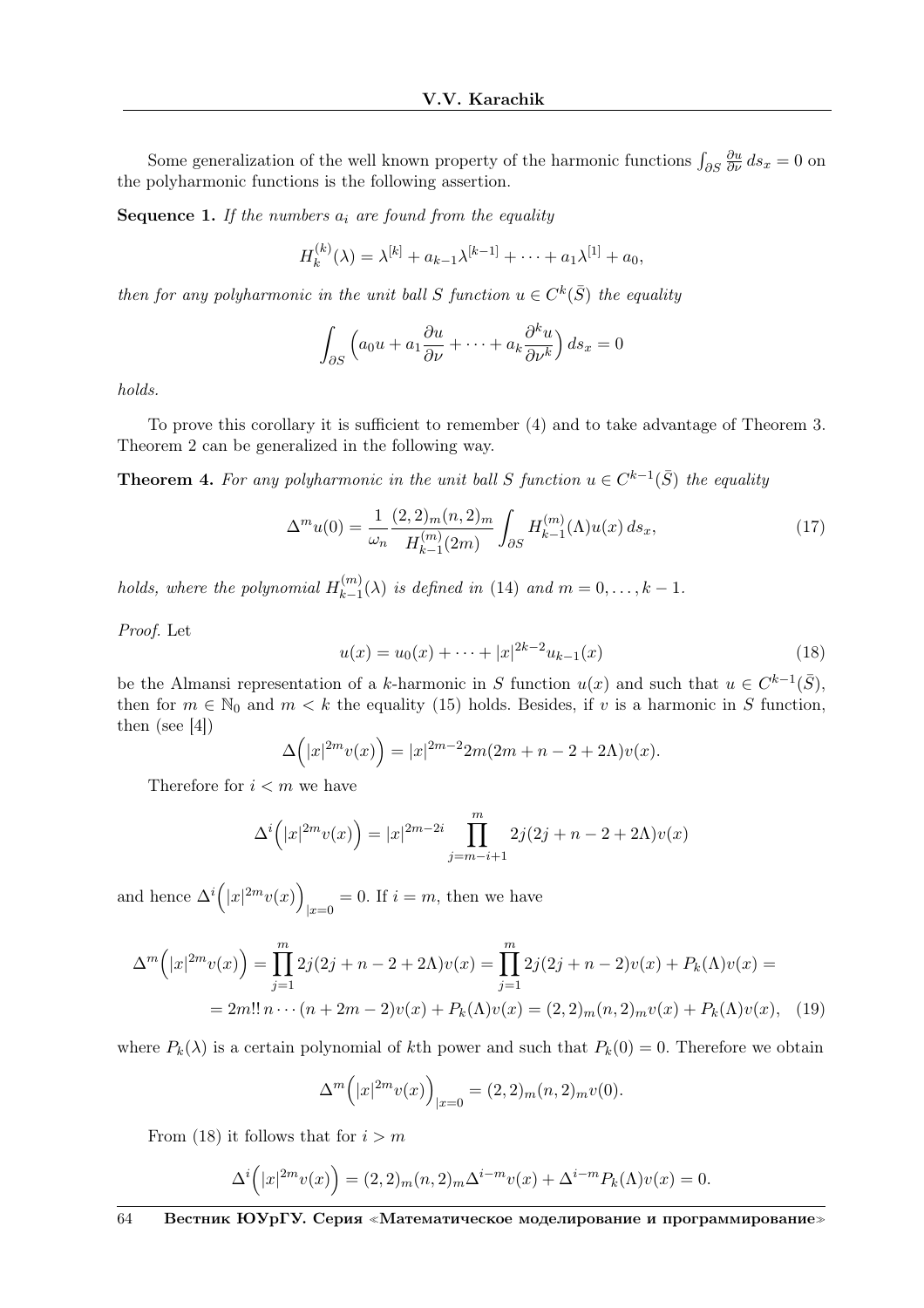Therefore applying the operator  $\Delta^m$  for  $m \in \mathbb{N}_0$  and  $m < k$  to the equality (18), then assuming  $x = 0$  and using (15) we obtain

$$
\Delta^m u(x)_{|x=0} = \sum_{i=0}^{k-1} \Delta^m \Big( |x|^{2i} u_i(x) \Big)_{|x=0} = \frac{1}{\omega_n} \frac{(2, 2)_m(n, 2)_m}{H_{k-1}^{(m)}(2m)} \int_{\partial S} H_{k-1}^{(m)}(\Lambda) u(x) \, ds_x.
$$

Formula (17) is proved.

**Remark 2.** It is not hard to see that if the function  $u \in C^k(\bar{S})$  is a  $(k+1)$ -harmonic in the unit ball, then for numbers  $a_i$  from Sequence 1, according to Theorem 4, the following equality holds

$$
\Delta^k u(0) = \int_{\partial S} \left( a_0 u + a_1 \frac{\partial u}{\partial \nu} + \dots + a_k \frac{\partial^k u}{\partial \nu^k} \right) ds_x.
$$

**Example 3.** Let the function  $u(x)$  be a 3-harmonic one in S and  $u \in C^2(\overline{S})$ . It is easy to see that

$$
H_2^{(2)}(\lambda) = \lambda(\lambda - 2) = -\lambda^{[1]} + \lambda^{[2]},
$$

 $H_2^{(2)}$  $2^{(2)}(4) = 8, (2, 2)_2 = 8, (n, 2)_2 = n(n + 2)$  and therefore the following equality holds

$$
\Delta^2 u(0) = \frac{n(n+2)}{\omega_n} \int_{\partial S} \left( -\frac{\partial u}{\partial \nu} + \frac{\partial^2 u}{\partial \nu^2} \right) ds_x.
$$

If the function  $u(x)$  is a biharmonic one in S, then according to Sequence 1 we obtain

$$
\int_{\partial S} \left( -\frac{\partial u}{\partial \nu} + \frac{\partial^2 u}{\partial \nu^2} \right) ds_x = 0 \Rightarrow \int_{\partial S} \frac{\partial u}{\partial \nu} ds_x = \int_{\partial S} \frac{\partial^2 u}{\partial \nu^2} ds_x.
$$

## References

- 1. Stein E.M., Weiss G. Introduction to Fourier Analysis on Euclidian Spaces. Princeton Univ. Press, Princeton, NJ, 1971.
- 2. Dalmasso R. On the Mean-Value Property of Polyharmonic Functions. Studia Sci. Math. Hungar., 2010, vol. 47, no. 1, pp. 113–117.
- 3. Karachik V.V. On Some Special Polynomials and Functions. Siberian Electronic Mathematical Reports, 2013, vol. 10, pp. 205–226.
- 4. Karachik V.V. Construction of Polynomial Solutions to Some Boundary Value Problems for Poisson's Equation. Computational Mathematics and Mathematical Physics, 2011, vol. 51, no. 9, pp. 1567–1587.
- 5. Karachik V.V. A Problem for the Polyharmonic Equation in the Sphere. Siberian Mathematical J., 2005, vol. 32, no. 5, pp. 767–774.
- 6. Karachik V.V. On One Representation of Analytic Functions by Harmonic Functions. Siberian Advances in Mathematics, 2008, vol. 18, no. 2, pp. 103–117.
- 7. Karachik V.V. On Some Special Polynomials. Proceedings of American Mathematical Society, 2004, vol. 132, no. 4, pp. 1049–1058.
- 8. Менихес Л.Д. For Regularization of Certain Classes of Mappings Inverse to Integral Operators [O regulyarizuemosti nekotorykh klassov otobrazheniy, obratnykh k integral'nym operatoram]. Matematicheskie Zametki [Mathematical Notes], 1999, vol. 65, no. 2, pp. 222–229.

 $\Box$